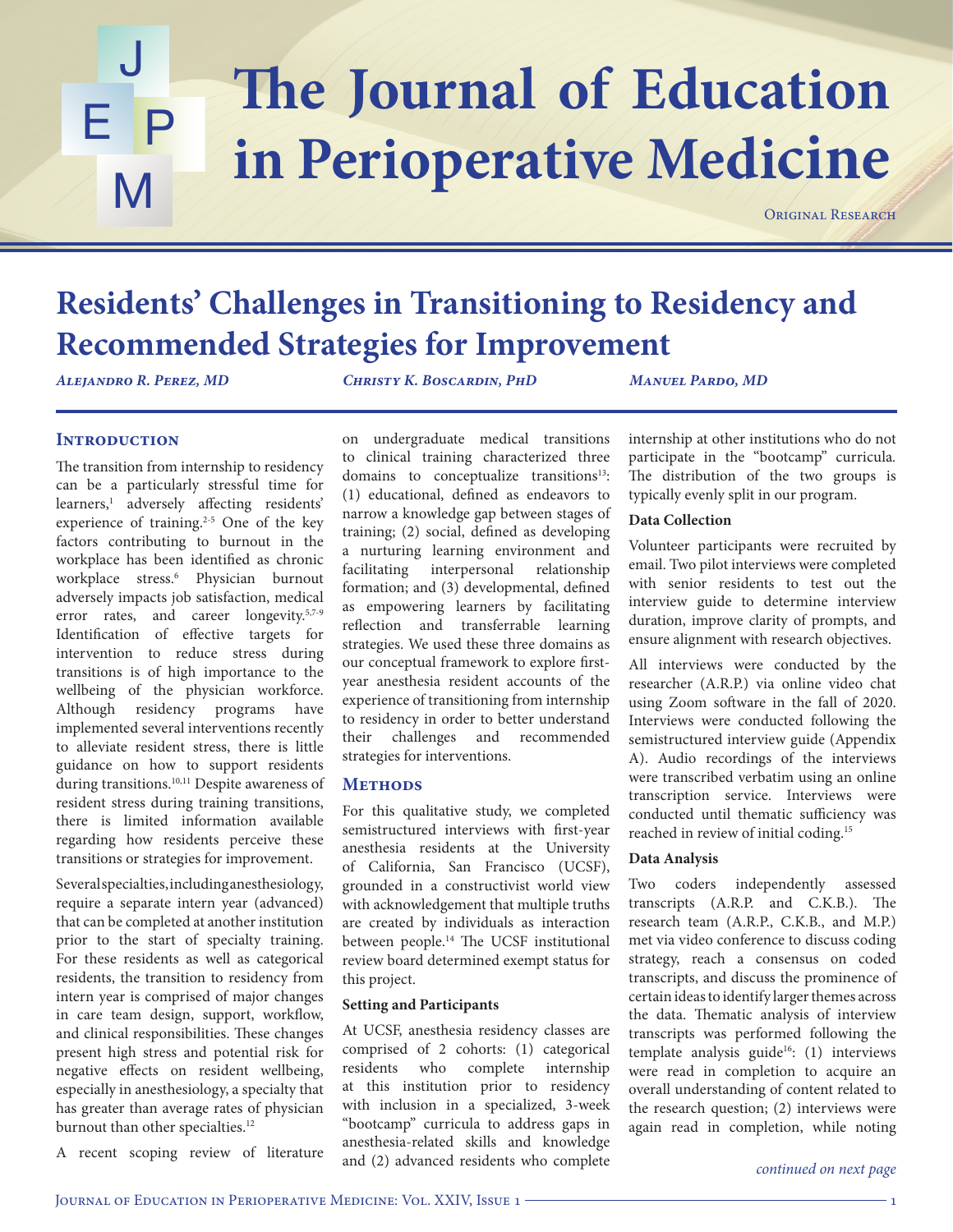the reflections and impressions of the researcher; (3) transcripts were divided into meaning units; (4) condensed meaning units were extracted; (5) condensed meaning units related in meaning and content were labeled with codes by two coders; (6) codes were similarly organized into categories pertaining to one of the a priori domains (educational, social, and developmental); and (7) emerging themes were defined by participants' descriptions of challenges and recommendations pertaining to specific experiences during the transition.

#### **Reflexivity**

We used a constructivist approach to align with our goal of coconstructing and informing the experiences of transition from our key stakeholders, residents. We considered reflexivity as our study team also brings unique experiences and perspectives to this study. During the study period, authors took reflexivity notes to account for unique individual perspectives and experiences that each of us bring to contextualize the data analysis and interpretation.

#### **Results**

From interviews with 10 residents (5 categorical and 5 advanced), we identified 7 challenges and 7 recommended strategies across educational, social, and developmental perspectives of the transition (Table 1).

#### **Educational Challenges and Strategies**

#### *Challenge 1: Cognitive Load Management*

All residents described effectively managing cognitive load as a major challenge during the transitional period, "it's a tsunami of information and you kind of have the wave crash on you every night and you hold onto one thing and then the tide changes and you get crashed on the next day." (c10081900). This resulted in daily exhaustion and limited residents' ability to study effectively as well as learn from providing direct patient care. Exhaustion was exacerbated by presentation of didactic material in lectures and small groups after clinical work hours, "I did feel that I was just so tired from the (operating room) that sometimes it was hard to focus…even

though I wanted to review the material." (a101519).

Involvement in complex cases was perceived by residents as overwhelming and particularly cognitively demanding during transition. However, all residents agreed that early involvement in complex cases was beneficial to their development and allowed them to identify targets for improvement of clinical abilities, "You do all these insanely difficult cases with the best trained attendings in the world. So super humbling kind of have to pinch yourself every day being like "I can't believe I'm here." (c100819). Despite the challenges of working on complex cases, these encounters were retrospectively highly valued by residents who noted increasing patient complexity correlated with greater opportunity to perform more procedures. This may pose an interesting dilemma for residency programs to consider how to find the appropriate balance between increasing the complexity of the cases for maximal learning but not to overwhelm the residents with excessive cognitive load, which can increase stress.

#### *Strategy 1: Bootcamp and Early Exposure*

All residents advocated for early involvement in complicated cases in a safe and supported environment described as "low-stakes", as one resident described, "I think a lot of the preparation or at least getting into the mindset of how to be an anesthesia resident I learned through intern bootcamp, because I got to be in the operating room… but not be the person that's primarily responsible." (c100817).

Other suggestions for early exposure included providing on-site tours prior to the first on-duty day at the clinical site, review of commonly used equipment and storage spaces, and testing of badge access. Categorical residents endorsed the bootcamp curricula noting the value of observing the resident primarily responsible for the case.

#### *Challenge 2: Lack of Clarity on Performance Expectations and Feedback*

Residents reported difficulty in assessing their performance during the transitional period, which they attributed to their limited insight into clinical expectations. Residents perceived the Accreditation Council for Graduate Medical Education anesthesiology milestones as lacking specificity in guiding their development during the transition. Most of residents felt the time needed to review and interpret the milestones would outweigh the potential benefits, a sentiment supported by the few participants who did endorse reviewing the milestones during the transition, "we have these milestones, but I just didn't feel like they were really helpful for me because they're vague… It's just challenging." (a101519).

Residents described three main barriers to actionable feedback during transition: (1) feedback structure and delivery varied greatly by supervisor, (2) feedback provided did not always contain actionable items for improvement, and (3) perceiving the utility of near-peer feedback as more valuable:

"Sometimes attendings... they're so experienced or they do things like so quickly and then you don't really understand how it was done. Whereas someone who's still in residency one or two years ahead, they remember how it was to start out so they can break things down a little more, into pieces that are easier to understand or easier to remember." (a1015900).

#### *Strategy 2: Standardized Feedback Structure*

Residents recommended adoption of a standardized feedback structure to counter frequent changes in supervisors and yield discrete suggestions for immediate improvement. They strongly endorsed the need for actionable feedback, as residents were unable to effectively prioritize areas for improvement given unclear understanding of expected competencies. Residents specifically suggested the use of "Stop-Start-Continue" feedback to suggest discrete modifications of future performance, "(One attending) will tell you…There are some things that we should stop doing…and then other things to work on for next time." (a101413).

Residents also advocated for greater continuity with one-on-one supervisors during the transitional period, stating their belief that greater continuity allowed for establishing rapport, leading to trust and increased receptivity to feedback.

*Challenge 3: Lack of Standardized Set of Study Resources*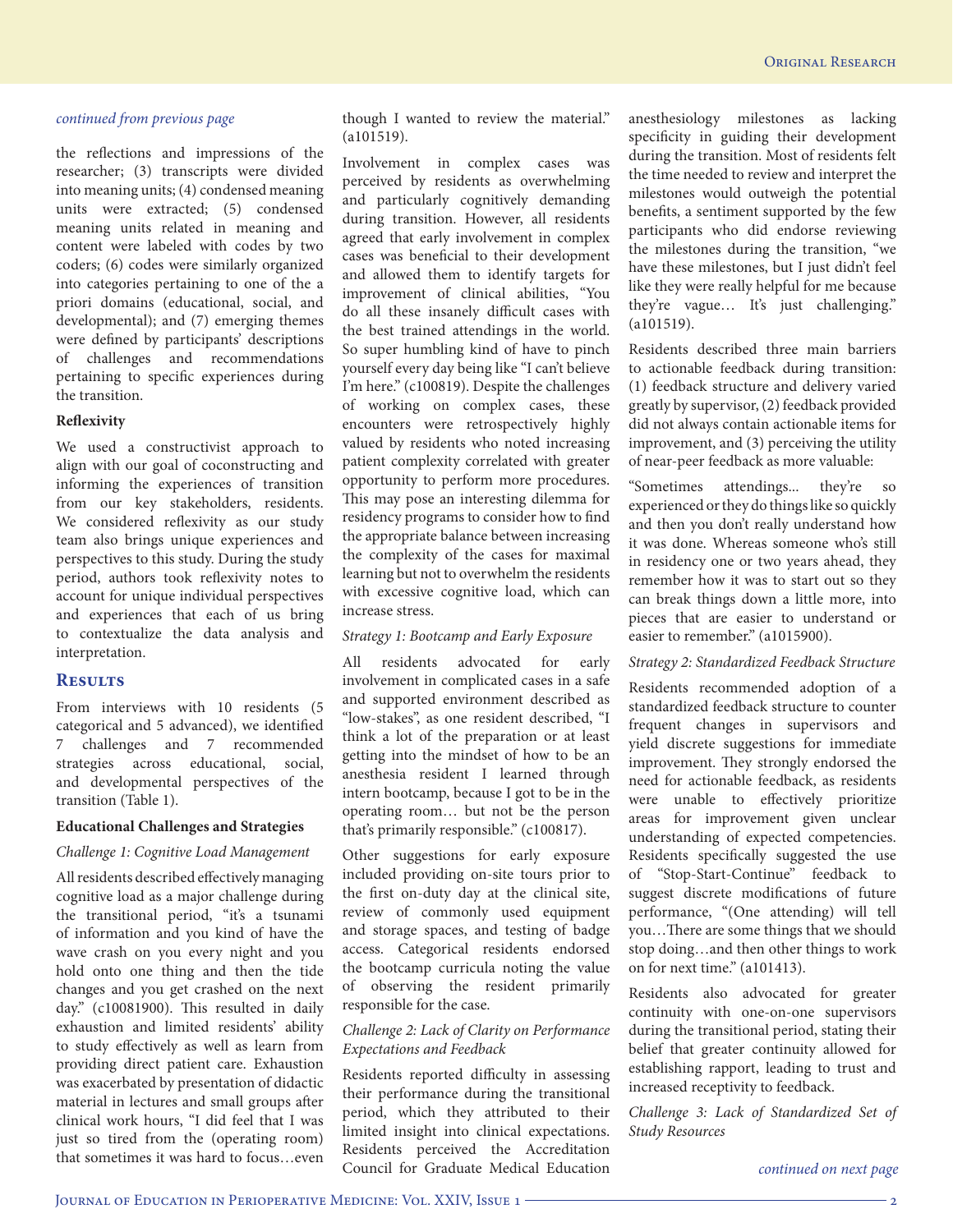During the transition from internship to residency, residents used diverse independent learning strategies, including reading textbooks and review articles, listening to podcasts, and reviewing materials obtained during medical school anesthesia rotations. To determine which resources to use, residents relied largely on word-of-mouth recommendations from medical school classmates, residents on prior rotations, and personal mentors, "so it wasn't until I asked some of the younger attendings what they did in terms of guiding me in like study resources." (a101413). Unfamiliarity with available resources contributed to additional challenges, requiring residents to investigate which resource would best match their need and develop a plan for utilization.

#### *Strategy 3: Repository of Resource Guides*

Residents recommended providing incoming classes with a summary of available resources, recommendations for specific content to be reviewed, and current/prior residents' study strategies and perceived effectiveness of resources. Residents expressed hope that this guide would be updated with the experiences of each new class and passed down through future years.

#### *Challenge 4: Preoperative Planning and Case Discussion*

Residents described the preoperative planning and case discussion with attendings as one of the most novel experiences of the transitions, "Pre-oping a patient is very different than anything I've done on medicine or an ICU." (a101417). Residents' challenges in completing this task included (1) novelty of preoperative planning, (2) opaque and variable expectations set by each supervisor, (3) nonstandard format for discussion, and (4) lack of procedure regarding contacting supervisors after hours. Residents were frustrated with the variance of expectations by supervisors, perceiving them as idiosyncratic. Attempts to contact attendings after hours frequently failed with delays of unpredictable length ranging from minutes to multiple hours. Residents felt this lack of clear expectations affected their personal lives and ability to attend to familial responsibilities.

#### *Strategy 4: Standardized Structure for Preoperative Case Planning*

Residents' recommended that programwide standards for after-hours contact be implemented and a standardized format for preoperative case discussion be adopted both to expedite the reviewing of the care plan and to provide a structured approach to completing these new tasks. In the event delays occurred, residents highly valued timely updates and rescheduling of the conversation to minimize opportunity cost of waiting for a return phone call.

#### **Social Challenges and Strategies**

#### *Challenge 5: Forming Relationships with Peers*

Residents struggled to find opportunities to form peer relationships in clinical settings, "You spend a lot of time with your cointerns (during internship). It's not like that again. You almost never worked with any of your co-residents. If you see them, it's like a fleeting moment in the hallway where you only have enough time to really say hi." (a101213). Residents also described hesitancy around sharing their feelings of inadequacy with others given the lack of opportunity to observe peer performance, leading them to doubt these feelings as common and a shared experience among the peer group.

#### *Strategy 5: Normalization of Discussing Errors*

Residents cited a senior resident's recommendation to normalize open discussion of struggles and adverse events amongst first-year residents as crucial to the development of a culture that promoted learning and well-being, "You should sort of normalize the culture of talking about your mistakes with your co-residents, because nobody's perfect and we're all making these mistakes frequently. That does a lot to build support and build trust in your co-residents in your class." (c100817). They viewed these discussions as opportunities to build solidarity and alleviate the stress of living up to performance expectations. Residents unanimously endorsed group text conversations as the most efficient method of communication and valued the ability to reach all their peers simultaneously.

*Challenge 6: Forming Relationships with Faculty Mentors*

Residents described their ideal mentor as sharing similar clinical interests, similar personal experiences and traits, ease of accessibility, and willingness of mentor(s) to check in and initiate discussions. Most residents had not yet identified a faculty mentor or mentors and felt uncertain of their own clinical interests, which limited their ability to identify possible career mentors. They also felt that it was challenging to find mentors given limited and noncontinuous clinical contact with attendings, "I think, the tough part is that you're constantly working with new people so sometimes it's hard to build relationships where you can feel like you can ask different attendings questions." (a101413).

#### *Strategy 6: Increase Networking Opportunity*

All residents recommended providing protected time for networking events to establish relationships with mentors. Some residents recommended pursuing mentor relationships with multiple faculty with common areas of interest (clinical interests, personal experiences, and individual traits) as well as seeking mentors with differing clinical interests to provide a wider perspective when considering career options, "I'm the first doctor in my family. I don't really have anybody to kind of, ask for help moving forward... so I think it would be really great to have somebody to ask their opinions about like different fellowships, like job opportunities, kind of those things like beyond residency."(c101213). All residents emphasized that maintaining regular contact with faculty was critical.

#### **Developmental Challenges**

#### *Challenge and Strategy 7: Professional Identity Formation*

Despite the transition's difficulty, residents felt reaffirmed in their desire to be in the profession. As one resident shared, "It's a steep learning curve. Just knowing that … you're doing this because this is what you love, I think is very important." (a101519). When faced with challenges of transition, residents saw these as part of their overall professional development journey to becoming an anesthesiologist and reiterated their desire to be part of the profession. Residents recognized the importance of humility and belief in the developmental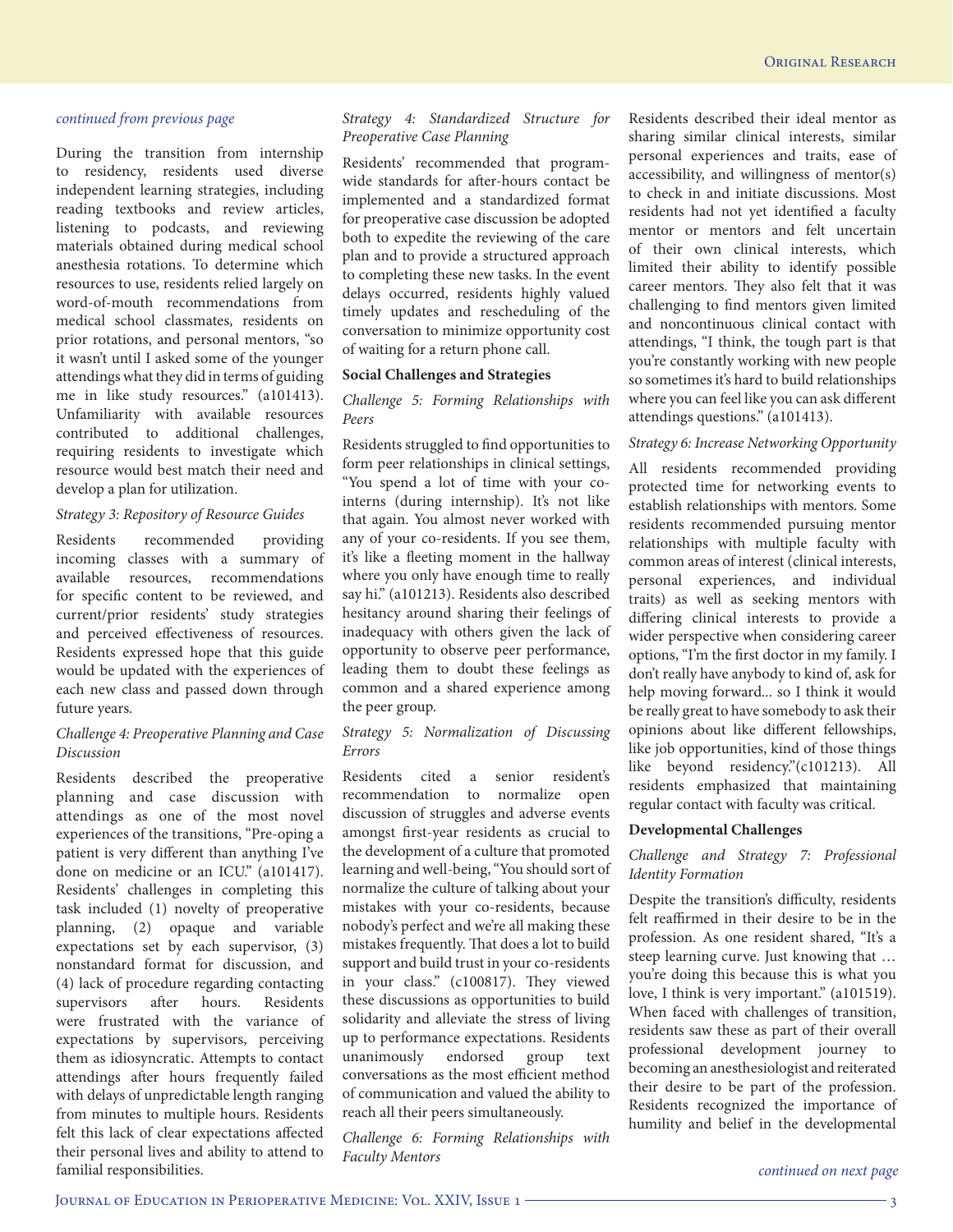process during the transition, "I think you just have to be okay with not knowing everything...I feel like you just have to trust the process that eventually things will get better." (a101519). Residents viewed their challenges as part of the socialization process and assimilation into the new communities of practice, "I'll work as hard. I think the attendings also (worked) really hard, as well....if you don't get your lunch in a certain time, they are also not eating as well." (c101713). Faculty scaffolding the residents through challenging cases were endorsed as a way to invite into communities of practice, "I feel like having that support system and attendings who understood what we were going through and who kind of like helped me focus on what's important to work on when. I feel like that was helpful." (a10151900).

#### **Discussion**

In this qualitative study, we found that anesthesia residents transitioning from internship to residency face multiple challenges in the educational, social, and developmental domains. Residents' focus on narrowing knowledge and skill gaps informed their perception of the potential benefits of specific curricular interventions. They shared recommendations and strategies to mitigate these challenges and improve the experience and effectiveness of the transition.

Residents' primary objective for the transitional period was to focus their attention and time toward development of clinical knowledge, skills, and professional identity. The majority of participants did not view the Accreditation Council for Graduate Medical Education Anesthesiology Milestones as providing specific learning goals during this phase of training, citing the significant time needed to interpret the milestones as not only burdensome but also not directly actionable. During the transition from internship to the first year of clinical anesthesiology residency, residents' primary focus was on attaining the clinical competency needed to provide basic anesthetic care for patients, which may make the graduation milestones somewhat distal from their day-to-day learning and not prescriptive enough to make the feedback actionable.

One possible consideration is to integrate entrustable professional activities, which are observable and measurable work-based activities, as a potential framework to assist faculty in providing more specific and actionable feedback and to provide trainees with greater clarity of expectations.<sup>17-19</sup> Feedback within the context of entrustable professional activities, such as complete the task of airway management and mask ventilation, allows for more specificity, because the feedback conversation is focused on the completion of a specific clinical task rather than on general competencies or milestones.

Interestingly, residents recommended the more demanding task of early involvement in complex cases as challenging but acknowledged it as a learning opportunity. As indicated by cognitive load theory,<sup>20,21</sup> one of the major challenges for faculty is to provide the appropriate level of complexity to adequately stimulate and motivate the learners without putting excess cognitive load to the point of overwhelming the learner. The mismatch between the task's complexity and learner level is sometimes described as "destructive friction" and can lead to potential cognitive overload and unproductive learning. To maximize learning opportunities, faculty can stop to gauge the learners' level of experience and adequately prepare and scaffold the learner through their progression.

Residents also struggled with working in isolation from their peers in contrast to their frequent experiences during internship working on a team with other residents. This challenged their ability to form relationships and calibrate their performance with that of their peers. This is an important finding given that previous studies have shown<sup>22,23</sup> that isolation (loneliness) contributes to physician trainee burnout. Peer support as resources to reduce burnout through normalizing and contextualizing the experience in the context of personal and professional growth has been gaining more attention and may provide additional strategies to mitigate challenges of stress associated with transition.24 Additionally, providing all residents, not only advanced residents, with the opportunity to shadow senior residents as part of onboarding may facilitate building networks as well as near-peer support.

Limitations of this study include investigation of a single residency class at a single institution as well as inclusion of residents volunteering to be part of the study, although inclusion of both categorical and noncategorical residents may diversify the prior experiences and perspectives of participants included. This class transitioned to residency during the early months of the coronavirus disease 2019 pandemic, which may limit generalizability of their experiences; however, discussion of the pandemic primarily concerned limitations on social gatherings. Lastly, recommendation strategies advocated by residents may lack efficacy data and must be investigated further to support implementation.

#### **Conclusion**

Residents perceived multiple challenges during transition, including shifts in their clinical responsibilities, navigating a new learning environment, limited feedback, and limited opportunity for peer interaction and social networking. Strategies outlined by residents included scaffolded learning opportunities with increasing difficulty, standardized structures for communications around expectations and feedback, enhanced orientation through bootcamp, and integration of social networking opportunities to increase peer and faculty interaction. This study provides several concrete next steps for curricular and program-specific strategies to mitigate stress related to transition for successful initiation into the profession.

#### **References**

- 1. Hurst C, Kahan D, Ruetalo M, Edwards S. A year in transition: a qualitative study examining the trajectory of first year residents' well-being. *BMC Med Educ*. 2013;13:96.
- 2. Dyrbye L, Shanafelt T. A narrative review on burnout experienced by medical students and residents. *Med Educ*. 2016;50(1):132-49.
- 3. Legassie J, Zibrowski EM, Goldszmidt MA. Measuring resident well-being: impostorism and burnout syndrome in residency. *J Gen Intern Med*. 2008;23(7):1090-4.
- 4. Brennan N, Corrigan O, Allard J, et al. The transition from medical student to junior doctor: today's experiences of tomorrow's doctors. *Med Educ*. 2010;44(5):449-58.
- 5. Raimo J, LaVine S, Spielmann K, et al. The correlation of stress in residency with future stress and burnout: a 10-year prospective cohort study. *J*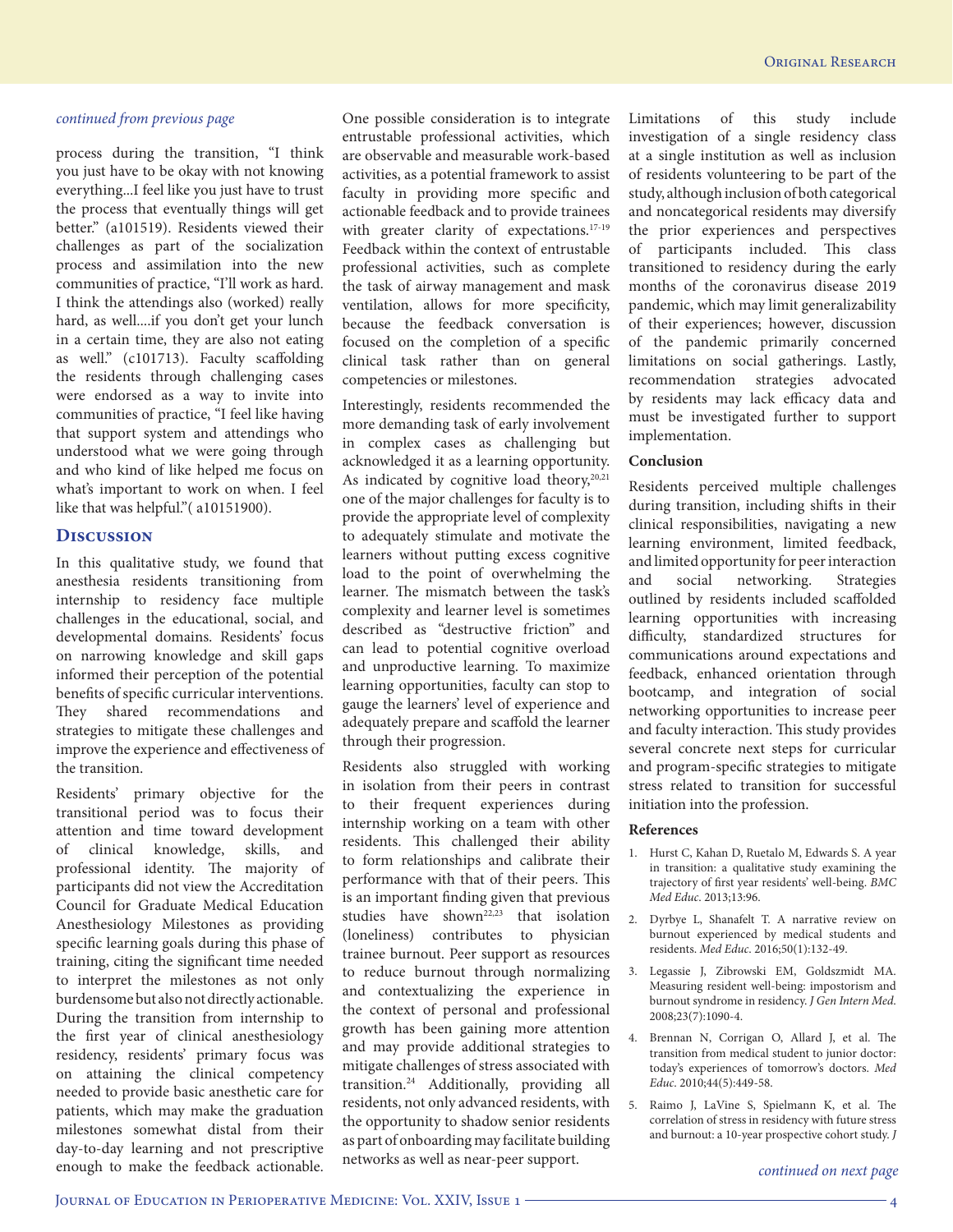*Grad Med Educ*. 2018;10(5):524-31.

- 6. Eckleberry-Hunt J, Kirkpatrick H, Hunt RB. Physician burnout and wellness. In: Brower KJ, Riba MB, eds. *Physician Mental Health and Well-Being*. Cham, Switzerland: Springer International Publishing; 2017:3-32.
- 7. Shanafelt TD, Raymond M, Kosty M, et al. Satisfaction with work-life balance and the career and retirement plans of US oncologists. *J Clin Oncol*. 2014;32(11):1127-35.
- 8. Sinsky CA, Dyrbye LN, West CP, et al. Professional satisfaction and the career plans of US physicians. *Mayo Clin Proc*. 2017;92(11):1625-35.
- 9. Hann M, Reeves D, Sibbald B. Relationships between job satisfaction, intentions to leave family practice and actually leaving among family physicians in England. *Eur J Public Health*. 2011;21(4):499-503.
- 10. Eskander J, Rajaguru PP, Greenberg PB. Evaluating wellness interventions for resident physicians: a systematic review. *J Grad Med Educ*. 2021;13(1):58-69.
- 11. Busireddy KR, Miller JA, Ellison K, et al. Efficacy of interventions to reduce resident physician

burnout: a systematic review. *J Grad Med Educ*. 2017;9(3):294-301.

- 12. Shanafelt TD, Boone S, Tan L, et al. Burnout and satisfaction with work-life balance among US physicians relative to the general US population. *Arch Intern Med*. 2012;172(18):1377-85.
- 13. Atherley A, Dolmans D, Hu W, et al. Beyond the struggles: a scoping review on the transition to undergraduate clinical training. *Med Educ*. 2019;53(6):559-70.
- 14. Bergman E, de Feijter J, Frambach J, et al. AM last page: a guide to research paradigms relevant to medical education. *Acad Med*. 2012;87(4):545.
- 15. Malterud K, Siersma VD, Guassora AD. Sample size in qualitative interview studies: guided by information power. *Qual Health Res*. 2016;26(13):1753-60.
- 16. Kiger ME, Varpio L. Thematic analysis of qualitative data: AMEE guide no. 131. *Med Teach*. 2020;42(8):846-54.
- 17. Hart D, Franzen D, Beeson M, et al. Integration of entrustable professional activities with the milestones for emergency medicine residents. *West J Emerg Med*. 2019;20(1):35-42.
- 18. Taylor DR, Park YS, Smith CA, et al. Creating

entrustable professional activities to assess internal medicine residents in training: a mixed-methods approach. *Ann Intern Med*. 2018;168(10):724-9.

- 19. Ten Cate O. Nuts and bolts of entrustable professional activities. *J Grad Med Educ*. 2013;5(1):157-8.
- 20. Fraser KL, Ayres P, Sweller J. Cognitive load theory for the design of medical simulations. *Simul Healthc*. 2015;10(5):295-307.
- 21. Sewell JL, Boscardin CK, Young JQ, Ten Cate O, O'Sullivan PS. Learner, patient, and supervisor features are associated with different types of cognitive load during procedural skills training: implications for teaching and instructional design. *Acad Med*. 2017;92(11):1622-31.
- 22. Shapiro J, Zhang B, Warm EJ. Residency as a social network: burnout, loneliness, and social network centrality. *J Grad Med Educ*. 2015;7(4):617-23.
- 23. Rogers E, Polonijo AN, Carpiano RM. Getting by with a little help from friends and colleagues: testing how residents' social support networks affect loneliness and burnout. *Can Fam Physician*. 2016;62(11):e677-83.
- 24. Vinson AE, Randel G. Peer support in anesthesia: turning war stories into wellness. *Curr Opin Anaesthesiol*. 2018;31(3):382-7.

*Alejandro R. Perez is a PGYA Resident Physician in the Department of Emergency Medicine at Loma Linda University Medical Center, Loma Linda, CA. The other authors are in the Department of Anesthesia and Perioperative Care at the University of California, San Francisco, CA: Manuel Pardo is a Professor; Christy K. Boscardin is a Professor and is also in the Department of Medicine and Department of Anesthesia and Perioperative Care.*

*Corresponding author: Christy K. Boscardin, PhD, Departments of Medicine and Anesthesia and Perioperative Care, University of California, San Francisco, UCSF Box 0710, 521 Parnassus Ave, Mail Room 0104, San Francisco, CA, 94143-0710. Telephone: (415) 519-3570*

#### *Email address: Christy K. Boscardin: christy.boscardin@ucsf.edu*

*Conflicts of interest: The authors have no financial or other conflicts of interest to declare.*

#### **Abstract**

**Background:** The transition from internship to residency can be a particularly stressful time for learners, adversely affecting residents' experience of training. Despite awareness of residents' stress during transitions, there is limited information available regarding how residents perceive these transitions or how they could be improved. We explored residents' accounts of the experience of transitioning from internship to residency to develop a better understanding of their challenges and recommended strategies for interventions.

**Methods:** We conducted semistructured interviews with first-year anesthesia residents at the University of California, San Francisco. We conducted a thematic analysis through a general inductive approach on transcribed interviews.

**Results:** Ten residents, evenly split among categorical and noncategorical residents, participated in the interviews. We identified seven challenges faced by residents during the transition, including cognitive load management, self-assessment and eliciting effective feedback, learning resource utilization, preoperative care planning and discussion, forming relationships with peers and faculty, and professional identity formation. Residents also recommended strategies to address these challenges, including early low-stake exposure to complex cases, standardized feedback structure, resource utilization guides, normalization of discussing errors with peers, and protected time for networking events.

**Conclusion:** Residents face multiple challenges at the personal, social, and structural levels during the transition. Their recommended strategies are actionable, including scaffolded learning opportunities with increasing difficulty, more standardized and structured communications around expectations and effective feedback, enhanced orientation through bootcamp, and integration of more formal and informal social networking opportunities to increase peer and faculty interaction.

**Keywords:** Resident curriculum, transition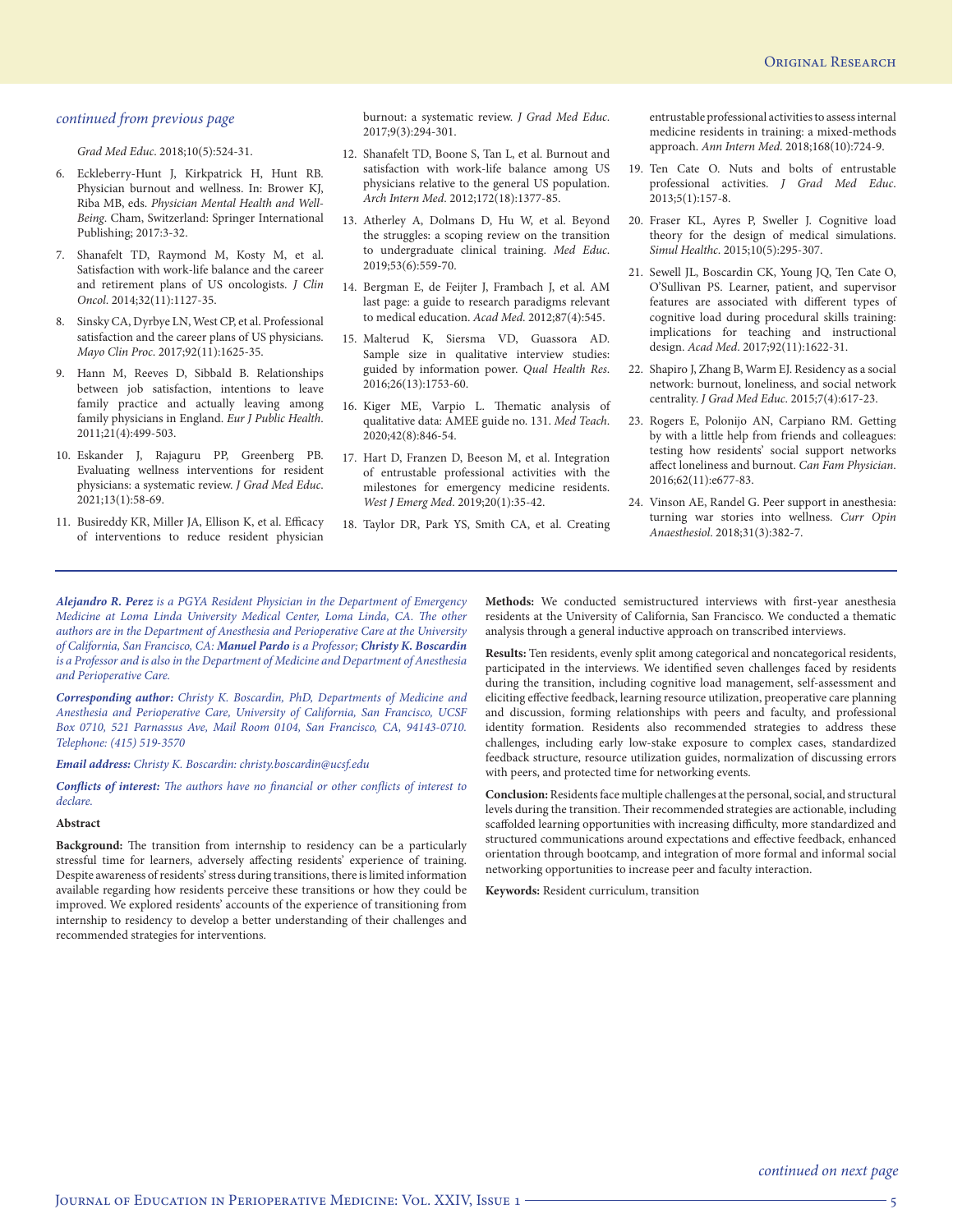## **Table**

*Table 1. Summary of Major Themes Characterizing the Challenges and Strategies Identified by the Residents during Transition*

| <b>Domains and Themes</b>                                      | <b>Representative Quote</b>                                                                                                                                                                                                                                                                                                                               |  |
|----------------------------------------------------------------|-----------------------------------------------------------------------------------------------------------------------------------------------------------------------------------------------------------------------------------------------------------------------------------------------------------------------------------------------------------|--|
| Educational                                                    |                                                                                                                                                                                                                                                                                                                                                           |  |
| Challenges                                                     |                                                                                                                                                                                                                                                                                                                                                           |  |
| Cognitive load management                                      | all my patients were crazy complex. It wasn't just figuring out what the patient's history was and<br>their imaging labs, et cetera, but doing your best to come up with a plan.                                                                                                                                                                          |  |
| Lack of clarity on<br>performance expectations<br>and feedback | You don't really have a great sense of where you are in relation to your other co-residents, um,<br>because you're solo the whole time.                                                                                                                                                                                                                   |  |
| Lack of standardized set of<br>study resources                 | It wasn't until I asked some of the younger attendings, um, what they did that was helpful in terms of<br>guiding me in like in terms of study resources.                                                                                                                                                                                                 |  |
| Perioperative planning and<br>case discussion                  | Pre-oping a patient is very different than anything I've done on medicine or in ICU.                                                                                                                                                                                                                                                                      |  |
| <b>Strategies</b>                                              |                                                                                                                                                                                                                                                                                                                                                           |  |
| Bootcamp and early<br>exposure                                 | I think the bootcamp month is really nice for us. And I think in some way, the bootcamp month<br>kind of set the stage, giving us not only, like, didactic information. We were exposed to basic topics<br>through problem-based learning groups. We were also exposed to, two days a week of OR time. So I<br>think those kind of help to set the stage. |  |
| Standardized feedback<br>structure                             | (One attending) will tell youthere are some things that we should stop doingand then other<br>things to work on for next time.                                                                                                                                                                                                                            |  |
| Repository of resource<br>guides                               | I think would be helpful if, they said these are the resources that are provided and what people in the<br>past have used them for.                                                                                                                                                                                                                       |  |
| Standardized structure for<br>perioperative case planning      | We have other shared folders where some people put some resources, there's like some peri-op<br>templates and things like that.                                                                                                                                                                                                                           |  |
| Social                                                         |                                                                                                                                                                                                                                                                                                                                                           |  |
| Challenges                                                     |                                                                                                                                                                                                                                                                                                                                                           |  |
| Forming relationships with<br>peers                            | You spend a lot of time with your co-interns (during internship). It's not like that again. You almost<br>never worked with any of your co-residents. If you see them, it's like a fleeting moment in the<br>hallway.                                                                                                                                     |  |
| <b>Strategies</b>                                              |                                                                                                                                                                                                                                                                                                                                                           |  |
| Normalization of discussing<br>errors                          | You should sort of normalize the culture of talking about your mistakes with your co-residents.<br>because nobody's perfect and we're all making these mistakes frequentlyThat does a lot to build<br>support and build trust in your co residents in your class.                                                                                         |  |
| Increase networking<br>opportunity                             | I think it would be really great to have somebody to ask their opinions about like different<br>fellowships, like job opportunities, kind of those things like beyond residency.                                                                                                                                                                          |  |
| Developmental                                                  |                                                                                                                                                                                                                                                                                                                                                           |  |
| Challenges and Strategies                                      |                                                                                                                                                                                                                                                                                                                                                           |  |
| Professional identify<br>formation                             | So one attending gave me advice to just like minimize those overloads even in the OR. I just took<br>his advice on like the little things that I need to be paying attention in the OR so that when stuff<br>happens, I could still function basically.                                                                                                   |  |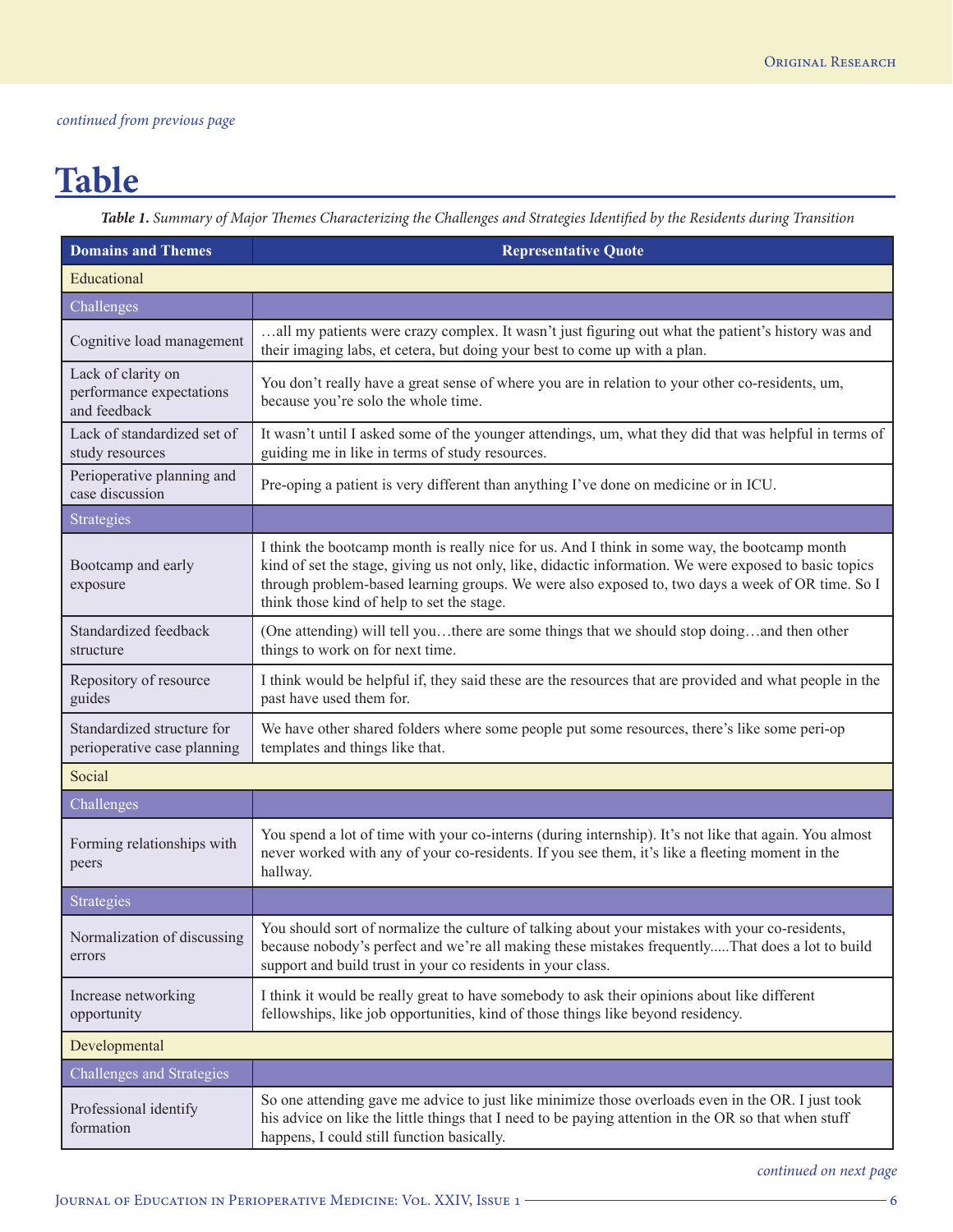## **Appendices**

#### **Appendix A: Semistructured Interview Guide**

*Questions*

- 1. Did you complete your intern year at UCSF?
	- a. (if yes) Did you take part in the intern bootcamp?
	- b. (if yes) Tell me about your experience at the bootcamp? What did you take away from the experience?
- 2. Tell me all about your transition to CA1 year.
	- a. Did you encounter any surprises or something you were not prepared for?
- 3. How did you prepare yourself for CA1 year?
	- a. What resources did you use while preparing? How did you come across?
- 4. What skills, training, and knowledge are needed to successfully transition to CA1 year?
- 5. How did you judge your progress throughout the first month of training?
- 6. How have you been supported throughout the transition? Do you feel you were supported well enough?
- 7. What are some ways you are getting connected to people in the program?
	- a. Did you have a mentor?
	- b. Are there any barriers you encountered?
	- c. What recommendations would you give to next year's CA1 residents to build strong relationships in the program?
- 8. What impact have COVID-19 and UCSF's pandemic response had on your training?
- 9. What more would you like to discuss about training during the first month of CA1 year?

*Miscellaneous Probes*

- Do you have further examples of this?
- Can you recall more details of a specific incident?
- Tell me more about that.
- What do you mean by that?